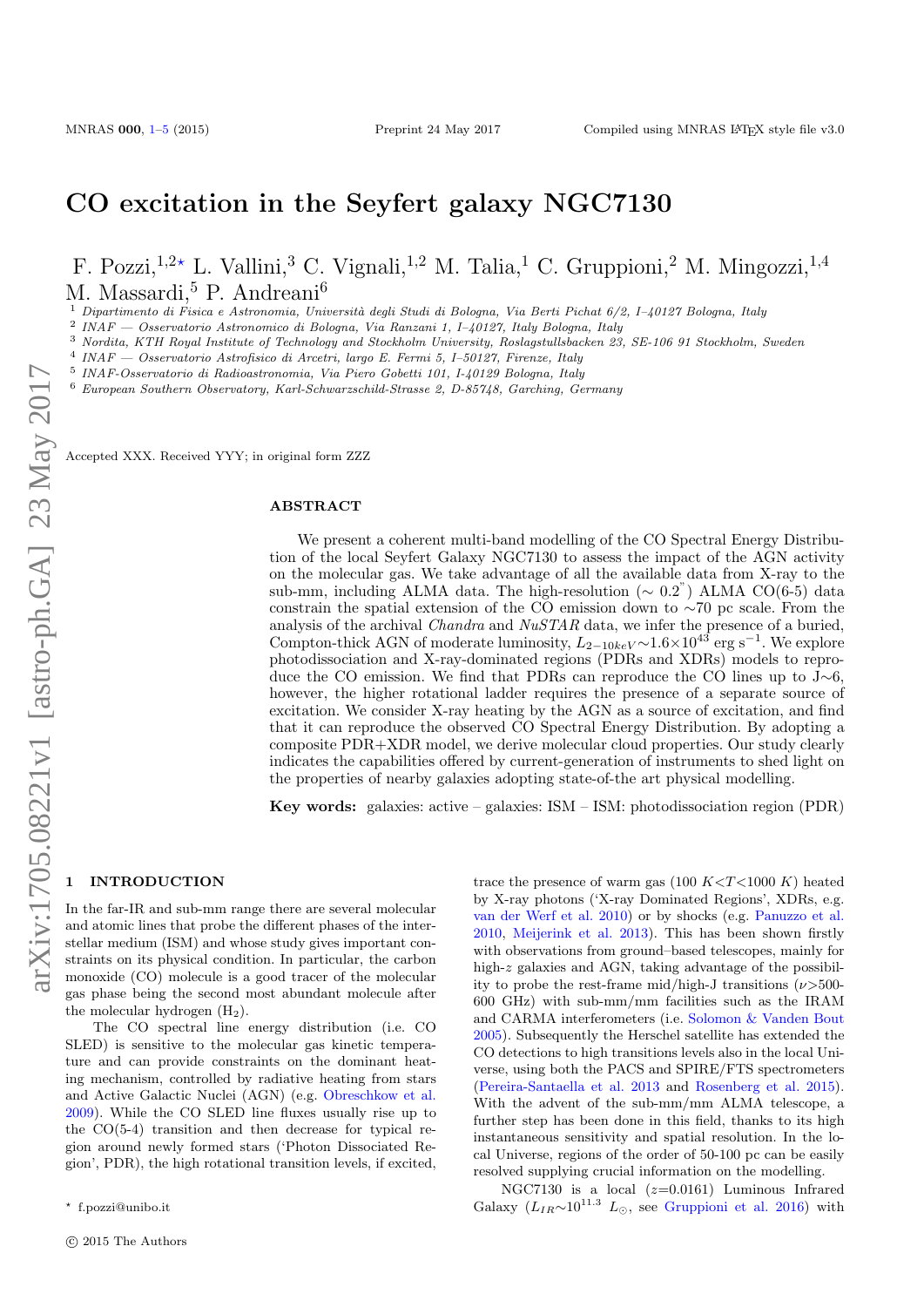

Figure 1. Chandra (green points) and NuSTAR FPMA and FPMB (black and red points, respectively) spectra of NGC7130 and best-fit modelling (see text for details).

an "ambiguous" nature. On the one hand, it was optically morphologically classified as a peculiar Sa spiral galaxy [\(Lu](#page-4-9) [1998\)](#page-4-9) and a Seyfert 1.9 source from the optical emission line ratio (Véron-Cetty & Véron [2006\)](#page-4-10). Recently [Gruppi](#page-4-8)[oni et al.](#page-4-8) [\(2016\)](#page-4-8) from a SED-decomposition analysis found that the data were well reproduced without the need of an AGN torus component. On the other hand, the presence of a buried or low-luminosity AGN is suggested by the fine structure IR lines and X-ray data. In the mid-IR, [Tom](#page-4-11)[masin et al.](#page-4-11) [\(2010\)](#page-4-11) detected [NeV] lines at  $14.32 \mu m$  and  $24.31\mu$ m which, due to their high ionization potential of 97 eV, can be reasonably excited only by an AGN. In the far-IR, [Spinoglio et al.](#page-4-12) [\(2015\)](#page-4-12) found a low [OIII]88 $\mu$ m/[OIV]26 $\mu$ m ratio (∼1), similar to other Seyfert rather than to starbust galaxies. In the X-ray band, [Levenson et al.](#page-4-13) [\(2005\)](#page-4-13), analyzing Chandra data, claimed the presence of a buried Compton-thick AGN  $(N_H>10^{24} \text{ cm}^{-2})$  with observed low luminosity  $(L_{0.5-10} \sim 10^{41} \text{ erg s}^{-1})$ , dominating at energies  $>2$  keV. From the K $\alpha$  iron emission line, the same authors estimated an intrinsic 2–10 keV luminosity of  $\sim$ 10<sup>43</sup> erg s<sup>-1</sup>. Indications of extreme obscuration towards this source came also from [Risaliti et al.](#page-4-14) [\(1999\)](#page-4-14) on the basis of the 2– 10 keV/[OIII] flux ratio. Summarizing, NGC7130 seems a prototype of a strong starburst probably hosting a Comptonthick AGN.

The goal of this letter is to definitively assess the impact of the AGN activity on the molecular gas in NGC7130. This will be achieved via the modelling of the NGC7130 CO SLED. A coherent multi-phase (and multi-band) analysis of NGC7130 build upon literature data and new X-ray observations will be presented. The paper is structured as follows: in Sec. [2](#page-1-0) we provide details on the new Chandra and NuSTAR data, and we highlight the importance of the high-resolution ALMA archival observations in devising a precise CO SLED model. In Sec. [3](#page-2-0) we present the model assumptions and the results. Finally, in Sec. [4](#page-4-15) we draw a short summary.

## <span id="page-1-0"></span>2 DATA

## <span id="page-1-1"></span>2.1 Chandra and NuSTAR data

NGC7130 was observed by Chandra in Cycle 2 with the ACIS-S3 CCD at the aimpoint (on Oct.  $23^{rd}$ , 2001), for an exposure time of 38.6 ks. The source shows a point-like emission surrounded by diffuse emission, as estensively described by [Levenson et al.](#page-4-13) [\(2005\)](#page-4-13). We extracted the Chandra spectrum using a circular region of  $15$ <sup>"</sup> radius (to include the nuclear and the diffuse emission and have enough photon statistics for a proper spectral modelling), and the background from a circular region (radius of  $22^{\prime\prime}$ ) with no sign of diffuse emission. The spectrum, of about  $\approx 3600$  net counts, was rebinned to have at least 25 counts per bin to apply  $\chi^2$ statistics within the xspec package [\(Arnaud](#page-4-16) [1996\)](#page-4-16).

 $NuSTAR$  observed NGC7130 on Aug.  $17^{th}$ , 2014, for an exposure time of 21.2 ks. Data were reprocessed and screened using standard settings and the nupipeline task, and source and background spectra (plus the corresponding response matrices) were extracted using NUPRODUCTS. Given the relatively low flux of the source, a circular extraction region of  $30''$  radius was selected, while background was extracted from two nearby circular regions of  $40''$  radius. The source net counts,  $\approx$ 190 and  $\approx$ 220 in the FPMA and FPMB cameras, respectively, were rebinned to 20 counts per bin. The source signal is detected up to  $\approx 30$  keV.

 $Chandra$  and  $NuSTAR$  data were fitted simultaneously with the same modelling, which accounts for the dominant thermal emission in the soft X-rays (Chandra band) and for the nuclear emission at hard X-ray energies (NuSTAR range). In particular, data below a few keV are modeled with two thermal components (MEKAL model within XSPEC), similarly to [Levenson et al.](#page-4-13)  $(2005)$ . The derived plasma temperatures are  $kT_1 = 0.59_{-0.05}^{+0.04}$  keV and  $kT_2 = 1.58_{-0.37}^{+0.93}$  keV. Four additional lines, likely related to iron and SiXIII transitions, seem to be required (at a statistical level of at least 90%). The *Chandra* data appear very noisy above  $\approx$ 5 keV and were therefore removed; however, in this energy range NuSTAR data, albeit characterized by a lower spectral resolution ( $\approx$ 400 eV vs. 130 eV typically provided by *Chandra* at 6 keV), are fundamental to characterize the iron  $K\alpha$  emission line, define the intrinsic continuum of NGC7130 and place constraints on the level of obscuration. To achieve these goals, we used the MYTorus model [\(Murphy & Yaqoob](#page-4-17) [2009\)](#page-4-17), which is based on Monte Carlo simulations and, assuming a toroidal geometry for the reprocessor (uniform and cold), self-consistently includes reflection and scattering. While the photon index was fixed to 1.9, as typically observed in AGN and quasars, the column density of the torus and the inclination angle between the observer's lineof-sight and the symmetry axis of the torus  $\theta_{obs}$  are left as free parameters of the fit. We obtain an equatorial column density of  $(5.3 \pm 1.6) \times 10^{24}$  cm<sup>-2</sup> and  $\theta_{obs} = 79 \pm 5$  degrees. This overall modelling provides a  $\chi^2$ /dof (degrees of freedom) of 99.1/85; most of the deviations from the best-fit model appear in the soft band and are of limited relevance for the purposes of the present X-ray analysis. The intrinsic 2–10 keV and 1–100 keV luminosities of the AGN are  $1.6\times10^{43}$  erg s<sup>-1</sup> and  $5.1\times10^{43}$  erg s<sup>-1</sup>, respectively.

Our results are in good agreement with the analysis of the hard-X ray data ( $NuSTAR$  and  $Swift/BAT$ ) from [Koss](#page-4-18) [et al.](#page-4-18) [\(2016\)](#page-4-18), where NGC7130 was defined as a moderate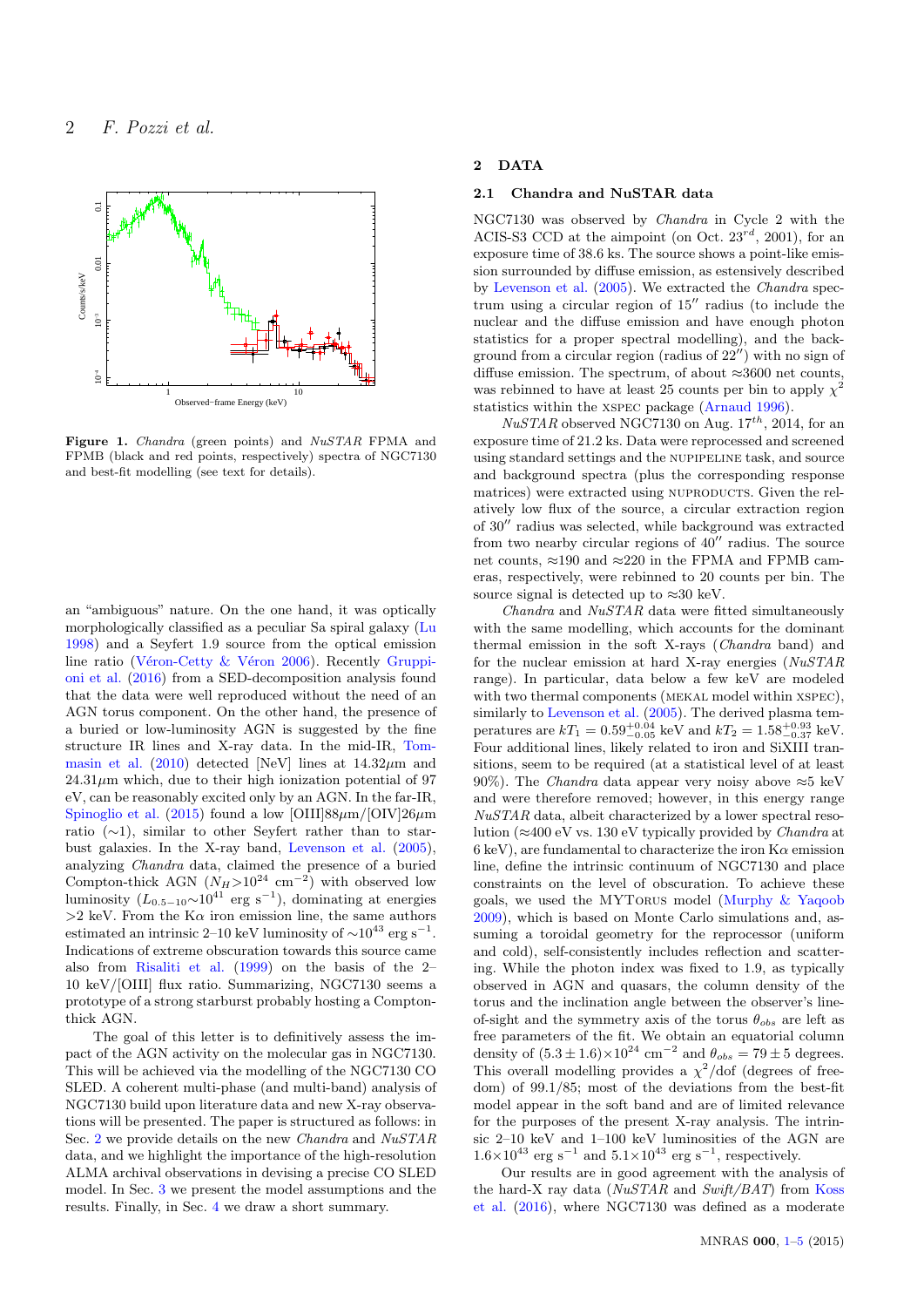

Figure 2. Observed CO SLED and best-fit model over-plotted. The low-J transition (open circles) are from the SEST telescope, while the mid/high-J transition levels (filled circles) are from Herschel SPIRE/FTS observations. The CO(6-5) ALMA data is highlighted as a yellow triangle. The green, blue and red lines correspond to the three model components (parameters reported in the legend). The black line is the sum of the three components. The thickness of the colored regions represents the  $1\sigma$  uncertainties.

CT-AGN, and with the recent work of [Ricci et al.](#page-4-19) [\(2017\)](#page-4-19), that, performing an analysis similar to ours, confirms the presence of CT obscuration.

#### <span id="page-2-2"></span>2.2 CO data

The observed CO SLED is shown in Fig. [2.](#page-2-1) The mid/high-J levels  $(J_{up}>4)$  are from Herschel SPIRE/FTS observations [\(Pereira-Santaella et al.](#page-4-6) [2013\)](#page-4-6), while the low-J transitions are from [Albrecht et al.](#page-4-20) [\(2007\)](#page-4-20) using the Swedish ESO Submillimeter Telescope (SEST). The Herschel observations are performed to cover a field of view (FOV) of  $\sim 2'$ . The observations performed with the single dish SEST Telescope are pointed observations with a FOV ( $\sim$ 2×FWHM) of  $\sim$ 1'. NGC7130 appears point-like [\(Pereira-Santaella et al.](#page-4-6) [2013\)](#page-4-6) in the Herschel SPIRE photometric bands (from 250 to 500  $\mu$ m) characterized by a maximun FWHM of 40''. Assuming that the dust (sampled by the SPIRE photometric observations) and the gas (sampled by SPIRE/FTS observations) are almost co-spatial, this means that all the CO fluxes correspond to the integrated emission of the galaxy.

The yellow triangle represent the new ALMA CO(6-5) data from [Zhao et al.](#page-4-21) [\(2016\)](#page-4-21). For details on the analysis of the ALMA data we refer to [Zhao et al.](#page-4-21) [\(2016\)](#page-4-21); here we only remind the points which are relevant for our analysis. The ALMA observations have been performed in Cycle 2 (project 2013.1.00524.S, PI: Nanyao Lu) with the Band 9 receiver searching for the CO(6-5) transition at 691.473 GHz. The configuration user (C34-5) allowed a synthesized beam FWHM of  $\sim 0.20 \times 0.14$ <sup>"</sup> corresponding to physical scales of  $\sim$ 70×49 pc. The total line flux is 1230 $\pm$ 74 Jy km s<sup>-1</sup> and half of this flux in contained in a nuclear region of diameter ∼500 pc, while the rest in structures at distances of ∼500 pc from the center. The ALMA flux is completly consistent with the Herschel measurement (see also [Lu et al.](#page-4-22) [2017,](#page-4-22) [arXiv1703.00005\)](#page-4-22). This suggests that the ALMA observation has collected all the CO(6-5) flux, despite the largest angular scales recovered by the ALMA configuration is only  $\sim$ 3", corresponding to  $\sim$ 1 kpc.

### <span id="page-2-0"></span>3 ISM MODELLING

<span id="page-2-1"></span>We model the CO SLED using the version c13.03 of the photoionization/photodissociation code CLOUDY [\(Ferland](#page-4-23) [et al.](#page-4-23) [2013\)](#page-4-23) in order to infer the conditions of the molecular gas where the different CO transition lines are excited. In this work, we run two sets of CLOUDY models that assume the molecular clouds to be a 1-D gas slab with constant density located at a fixed distance d from the source of the illuminating radiation (e.g. [Vallini et al.](#page-4-24) [2017\)](#page-4-24). We adopt different prescriptions for the spectral energy distribution (SED) of the impinging radiation field. The first set of runs (PDR models, hereafter) assumes a pure stellar SED illuminating the gas slab. The SED is obtained with the stellar population synthesis code Starburst99 [\(Leitherer et al.](#page-4-25) [1999\)](#page-4-25), assuming a Salpeter [\(Salpeter](#page-4-26) [1955\)](#page-4-26) Initial Mass Function (IMF) in the range 1-100  $M_{\odot}$ , and Lejeune-Schmutz stellar atmospheres [\(Schmutz et al.](#page-4-27) [1992;](#page-4-27) [Lejeune et al.](#page-4-28) [1997\)](#page-4-28). We adopt  $Z_* = Z_{\odot}$ , and a continuous star formation normalized to reproduce the NGC7130 of SFR $\sim$ 21 M<sub>☉</sub>yr<sup>-1</sup> [\(Grup](#page-4-8)[pioni et al.](#page-4-8) [2016\)](#page-4-8). The second set of runs (XDR models, hereafter) follows the same approach proposed by [Abel &](#page-4-29) [Satyapal](#page-4-29) [\(2008\)](#page-4-29) for modeling the AGN radiation impinging a gas slab. More precisely, to account for the radiation field from the AGN, we adopt the table AGN command in CLOUDY [\(Korista et al.](#page-4-30) [1997\)](#page-4-30). This command simulates an UV bump  $(f \propto \nu^{-0.5} exp(-h\nu/kT_{cut}))$  plus an X-ray powerlaw  $(\nu^{-1})$ . For the value of  $T_{cut}$ , we use the value  $10^6$  K proposed by [Korista et al.](#page-4-30) [\(1997\)](#page-4-30) and adopted in [Abel &](#page-4-29) [Satyapal](#page-4-29) [\(2008\)](#page-4-29). The ratio of the UV and X-ray continua  $(a_{ox})$  is fixed to −1.4, a typical value for an AGN [\(Zamorani](#page-4-31) [et al.](#page-4-31) [1981\)](#page-4-31). We normalize the spectrum to match the observed  $L_{1-100keV}$ ~5×10<sup>43</sup> erg s<sup>-1</sup> (see Sec[.2.1\)](#page-1-1).

For the PDR models, we run a total of 35 CLOUDY simulations leaving (i) the gas density  $n$ , and (ii) the distance d between the radiation source and the cloud free to vary in the range  $log(n / \text{cm}^{-3}) = [2 - 4.5]$  and  $d = [75 - 250]$ pc, respectively. Note that a variation in  $d$  translates into different values for the impinging far-ultraviolet flux (FUV  $6 - 13.6$  eV, for the PDR models), and X-ray 1-100 keV flux  $(f_x,$  for XDR models) at the cloud surface. The incident FUV flux (X-ray flux) is a key parameter influencing the heating and cooling processes in the photodissociation (X-ray dominated) regions (e.g. [Hollenbach & Tielens](#page-4-32) [1999,](#page-4-32) [Meijerink et al.](#page-4-33) [2007\)](#page-4-33). The former is usually normalized to the solar neighborhood value  $(1.6\times10^{-3}\text{erg s}^{-1} \text{ cm}^{-2}$ , [Habing](#page-4-34) [1968\)](#page-4-34) and is indicated with  $G_0$ . The chosen density range allows to sample the typical densities observed in giant molecular clouds (GMCs, e.g. [McKee & Ostriker](#page-4-35) [\(2007\)](#page-4-35), and references therein). To constrain the parameter  $d$ , we take advantage of the key information provided by the ALMA observations. As a matter of fact, d can range from the minimum spatial scale recovered by ALMA ( $\sim$ 70 pc, see [2.2\)](#page-2-2) to the maximum extension of the ALMA CO(6-5) detection (radius  $\sim$ 250 pc; see Sec. [2.2\)](#page-2-2). We simulate also two distances larger than the  $CO(6-5)$  emission  $(d=[500,750]$  pc). Indeed, the constraint relative to the extension of the CO emission (concerning the CO(6-5), and likely also the higher and denser J-transitions) is not applicable to the lower and more diffuse transitions, given the spatial resolution of the Herschel and SEST observations (see Sec. [2.2\)](#page-2-2). For the XDR models we keep the same range for d adopted for the PDR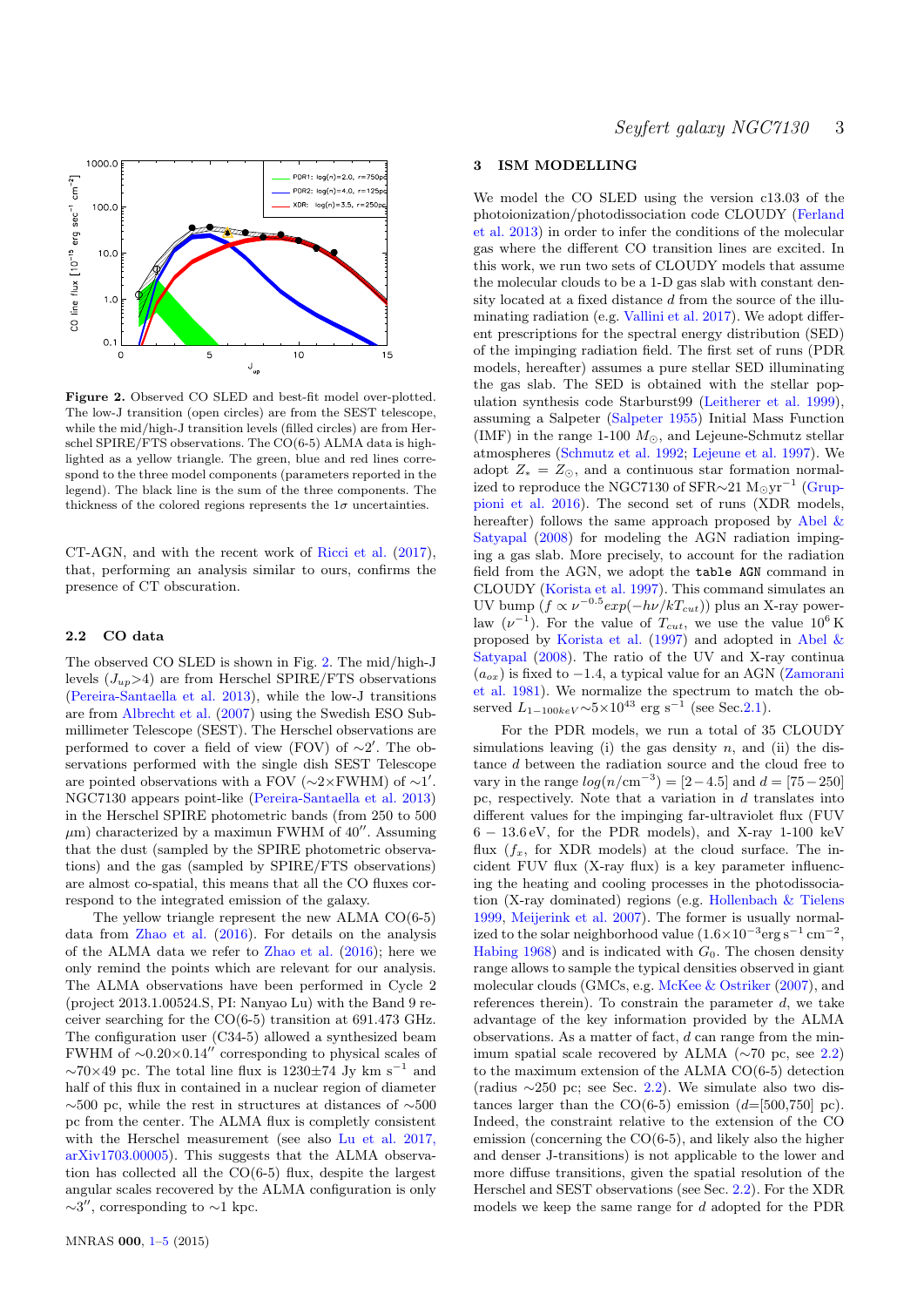

<span id="page-3-0"></span>**Figure 3.** CO(5-4)/CO(4-3) (*Top panel*) and CO(10-9)/CO(5-4) (Botton panel) ratios as a function of the density  $n$  and column density  $N_H$  for PDRs. The distance is fixed  $(d=250 \text{ pc})$ . The white line (Top panel) highlights the parameter space corresponding to the observed ratio  $(\log(CO(5-4)/C O(4-3))=0.017)$ . The observed  $log(CO(10-9)/CO(5-4))$  ratio of  $-0.29$  is not reproduced (*Botton* panel).

models (up to  $d=250$  pc), while we consider a slightly higher density range, i.e.  $log(n/cm^{-3}) = [3.5 - 5.5]$ . With our choice of d, we cover the range  $G_0 = (4.9 - 410) \times 10^2$  and  $f_x = 0.3 - 80$  in  $\text{erg s}^{-1} \text{ cm}^{-2}$ .

For both the PDR and XDR models, CLOUDY computes the emergent CO line emissivity ( $\epsilon_{CO,J-J-1}$ , with J varying from 1 to 11) as a function of the depth the radiation penetrates into the cloud. In our models we set a maximum total gas column density  $log(N_H/cm^{-2})=23$ .

In Fig. [3](#page-3-0) we show the  $CO(5-4)/CO(4-3)$  (top panel) and the  $CO(10-9)/CO(5-4)$  (botton panel) ratios as a function of n and  $N_H$ , obtained with a set of PDR models fixed  $d = 250$ pc, from the stellar radiation source. This spatial scale is equal to the extension of the CO(6-5) emission observed with ALMA by [Zhao et al.](#page-4-21) [\(2016\)](#page-4-21). The simultaneous study of the two ratios is essential to understand whether the CO SLED can be reproduced by a unique set of PDR models with clouds at fixed distance d from the galaxy center, or additional components are needed. In Fig. [3](#page-3-0) (top panel), the white line highlights the parameter space in n and  $N_H$ , that can reproduce the observed  $CO(5-4)/CO(4-3)$  ratio. These parameter ranges, typical of PDRs, do not reproduce the observed  $CO(10-9)/CO(5-4)$  ratio. Hence, for reproducing the mid to high-J CO transition there are two possibilities:  $(a)$  a PDR  $+$  a component that accounts for the contribution of the shock–heated gas and (b) a PDR + an XDR. We favor the scenario (a) (PDR+XDR), as the most likely one, on the basis of the following considerations.

A chemistry driven by shocks (scenario (b), supported by [Pereira-Santaella et al.](#page-4-36) [2014\)](#page-4-36) is unlikely given the observed  $L_{CO}/L_{IR}$  ratio. As reported in [Gallerani et al.](#page-4-37) [\(2014\)](#page-4-37),

a key difference between shocks and radiative excitation by UV and/or X-rays is that shocks do not heat dust as effectively as they do for gas. NGC7130 has an observed  $L_{CO}/L_{FIR}$  ratio ~1.5×10<sup>-4</sup>, a factor typical of XDR/PDR models (e.g. [Meijerink & Spaans](#page-4-38) [2005\)](#page-4-38), while a value of  $\sim$ 7×10<sup>-4</sup>, as found by [Meijerink et al.](#page-4-4) [\(2013\)](#page-4-4) in NGC6240, seems to be more related to shocks, compressing the gas and heating it to higher temperatures, while not affecting the dust (see also [Lee et al.](#page-4-39) [2016\)](#page-4-39). Moreover, X-ray photons, as the primary heating mechanism of the high-J CO lines is supported by (i) the clear detection, thanks mostly to NuSTAR data, of a hard X-ray flux originating from a central accreting engine (see Sec. [2.1\)](#page-1-1) and (ii) by the presence of mid-IR [NeV] that is a clear sign [\(Tommasin et al.](#page-4-11) [2010,](#page-4-11) [Gruppioni et al.](#page-4-8) [2016\)](#page-4-8) of the effect of AGN activity on the ISM of the host galaxy.

Given the considerations reported above, we consider three components: a PDR and one XDR for the mid to high-J CO transitions, embedded in a more rarefied and extended PDR envelope accounting for the low-J transition. A similar model was presented by [van der Werf et al.](#page-4-2) [\(2010\)](#page-4-2) for reproducing the CO SLED of Mrk231. In Fig. [2](#page-2-1) our best-fit model is presented. We find the best fit by a  $\chi^2$  minimitation routine with 9 free parameters: the density, the radiation field intensity and the normalization for each of the 3 components. We fix the column density  $N_H \sim 10^{22} \text{cm}^{-2}$  for the PDRs and  $N_H \sim 10^{23}$ cm<sup>-2</sup> for XDR. As shown by [Meijerink](#page-4-38) [& Spaans](#page-4-38) [\(2005\)](#page-4-38) (see also [McKee & Ostriker](#page-4-35) [2007,](#page-4-35) [Cormier](#page-4-40) [et al.](#page-4-40) [2014\)](#page-4-40), while in PDR the carbon monoxide over atomic carbon ratio (CO/C) ratio raises by 4 dex from the illuminated cloud surface to  $N_H \sim 10^{22} \text{cm}^{-2}$ , in XDR CO/C is almost constant up to  $N_H \sim 10^{22}$ cm<sup>-2</sup> and then increases slowly.

sThe  $1\sigma$  level of confidence on the normalizations reported in Fig. [2](#page-2-1) have been obtained by marginalizing over the other parameters and considering a  $\Delta \chi^2$ =3.5 (see [Lamp](#page-4-41)[ton et al.](#page-4-41) [1976\)](#page-4-41). According to our model, the PDR and XDR reproducing the mid-J and high-J transitions are characterized by gas density  $log(n/cm^{-3}) = 4.0$  (3.5) and the gas is located at 125 pc (250 pc) from the source of radiation, respectively (corresponding to  $G_0 = 4.4 \times 10^3$  and  $f_x = 5.3$  erg cm<sup>−</sup><sup>2</sup> s −1 ). The typical thickness and gas temperature of the CO emitting regions for the PDR and XDR are: l∼0.3, 4 pc and T=40, T=100 K, respectively. As expected X-rays photons keep the gas temperature higher at larger depths. The diffuse PDR component, accounting for the low-J lines, is characterised by a low-density gas  $(log(n/cm^{-3}) = 2)$  exposed to a FUV flux  $G_0 = 4.9 \times 10^2$ . The emission originates from regions of thickness  $l=20$  pc, typical of GMC in the MW (see [Murray](#page-4-42) [2011\)](#page-4-42). The gas temperature is  $T=25$  K.

The presence of, at least, two temperatures components to model the CO SLED of NGC7130 is consistent with the results found in star-forming galaxies (i.e. [Daddi et al.](#page-4-43) [2015,](#page-4-43) [Kamenetzky et al.](#page-4-44) [2016\)](#page-4-44). The presence of an extra XDR component extends to lower X-ray luminosities (by a factor of ∼4) the result found by [van der Werf et al.](#page-4-2) [\(2010\)](#page-4-2) for modeling the high-J levels of the local CT-AGN Mrk231.

The total cold gas mass necessary to fit the CO observation is  $M_{cold} \sim 10^{9} M_{\odot}$  and completely dominating the total mass. Considering the observed CO(1-0) luminosity  $(L_{CO} = 10^{8.8} \text{ pc}^2 \text{ K km s}^{-1})$ , the estimated gas mass allow us to estimate directly the CO-to-H<sub>2</sub> conversion factor.